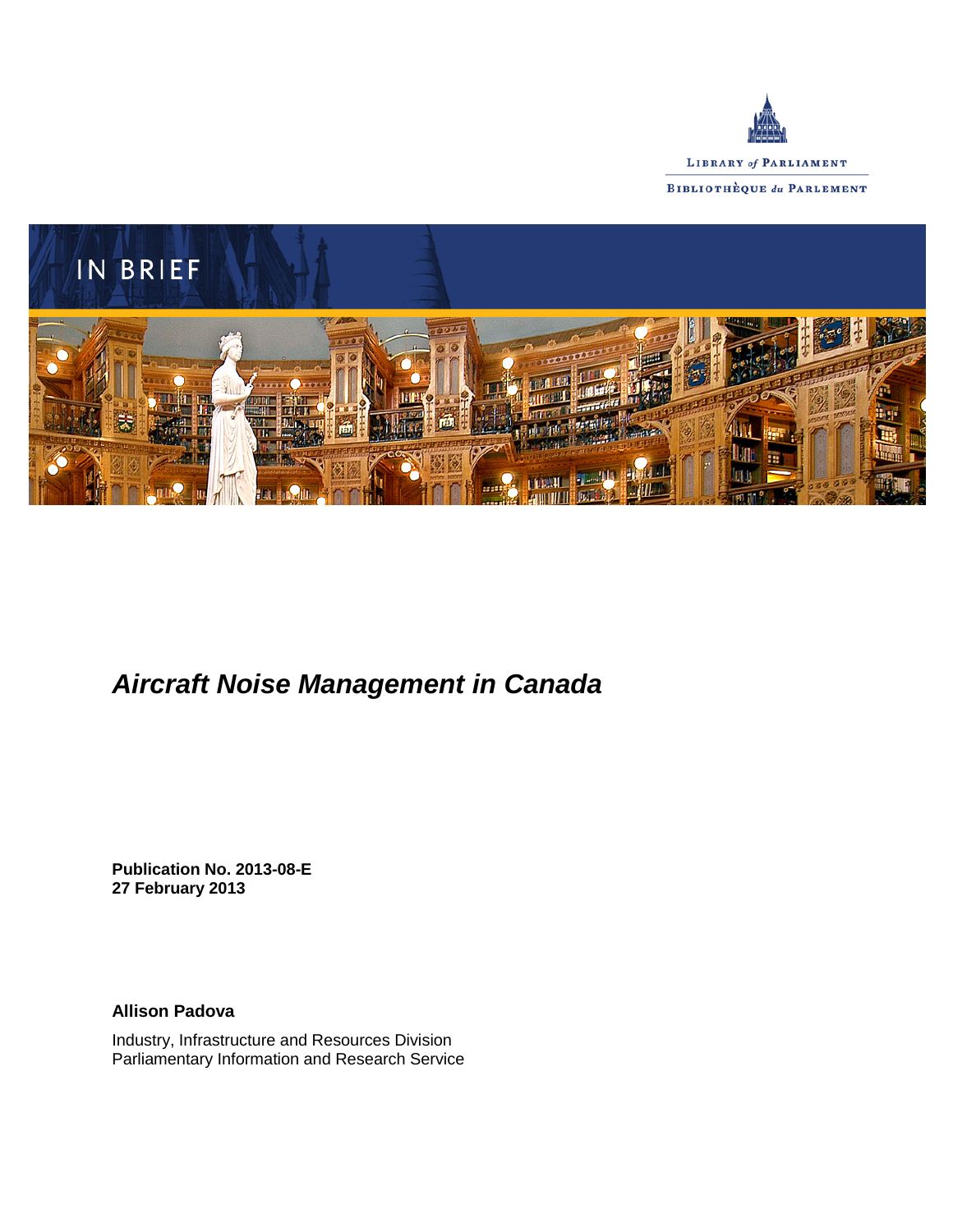# *Aircraft Noise Management in Canada* **(In Brief)**

HTML and PDF versions of this publication are available on IntraParl (the parliamentary intranet) and on the Parliament of Canada website.

In the electronic versions, a number of the endnote entries contain hyperlinks to referenced resources.

*Ce document est également publié en français.*

Papers in the Library of Parliament's *In Brief* series are short briefings on current issues. At times, they may serve as overviews, referring readers to more substantive sources published on the same topic. They are prepared by the Parliamentary Information and Research Service, which carries out research for and provides information and analysis to parliamentarians and Senate and House of Commons committees and parliamentary associations in an objective, impartial manner.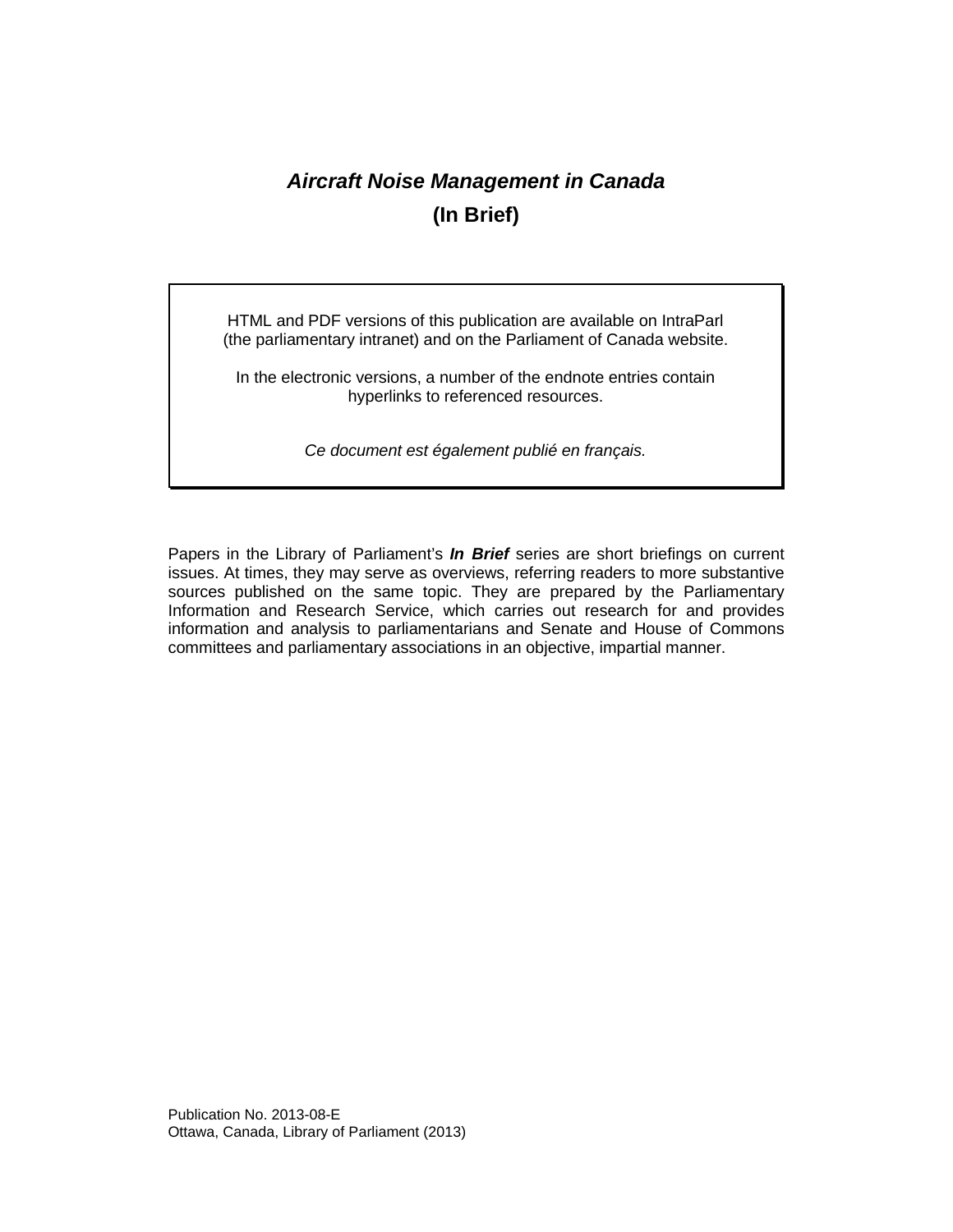## **CONTENTS**

| $\mathbf{3}$ |                            |  |
|--------------|----------------------------|--|
| 4            |                            |  |
| 5            | NOISE MANAGEMENT PRACTICES |  |
| 6            |                            |  |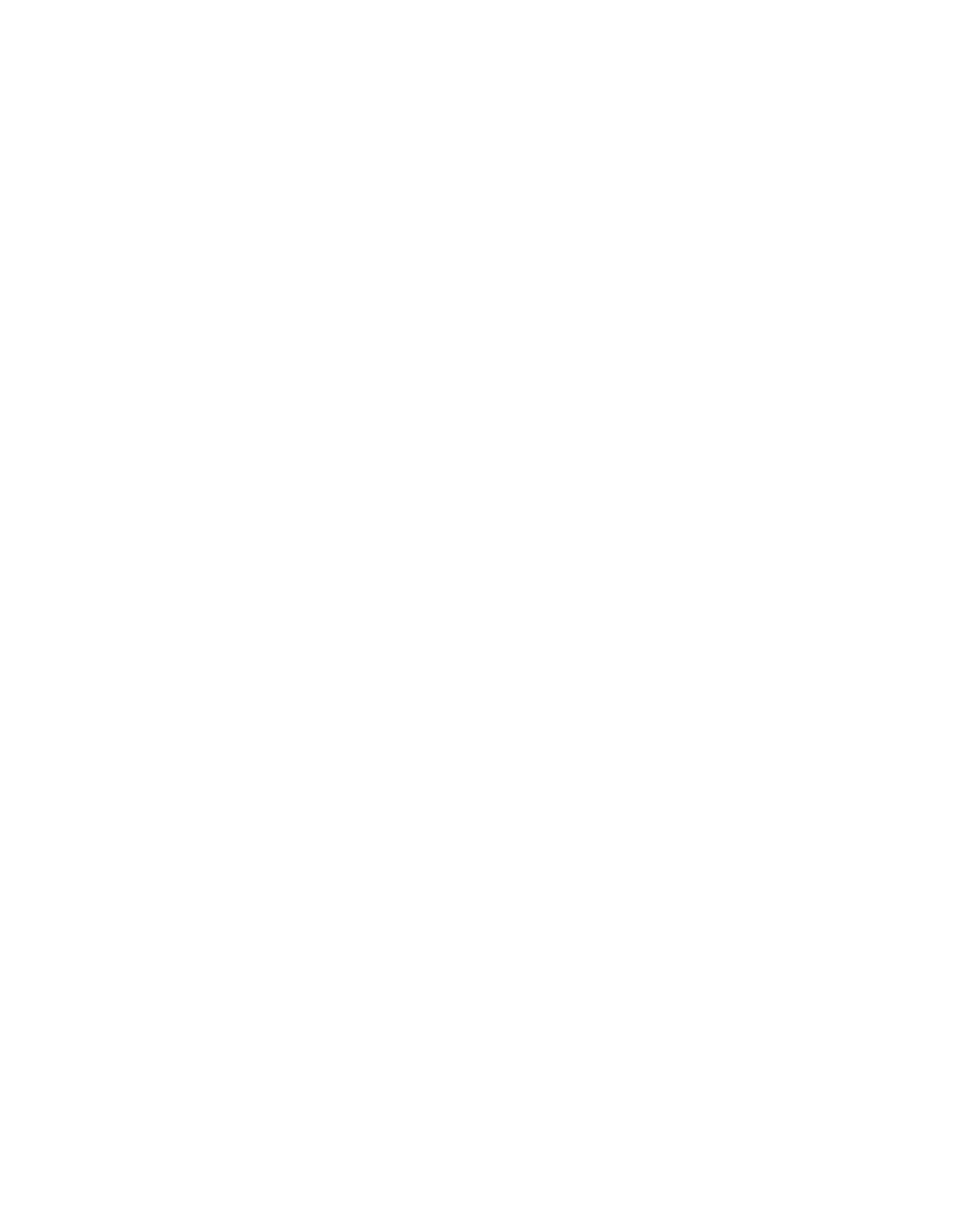## **1 INTRODUCTION**

Aviation infrastructure of any size is generally considered to be an asset for a region. Communities with air transport services can benefit from just-in-time logistics and convenient personal and business travel, as well as more tourism, recreational flying and flight training opportunities. Having a local airport can also help develop and diversify the regional economy. Some businesses, such as those in the "knowledge" or high-value manufacturing industries, consider the availability of air transportation services to be very important when making decisions about new locations.

On the other hand, for people living in close proximity to places where aircraft land and take off, the noise can be a nuisance, to say the least. Aircraft noise can affect communities of all sizes, from large cities with busy international airports to rural settings where private airstrips are sometimes found.

Although larger aircraft can carry more people at once and new engines are much quieter than they used to be, Canadians will likely experience even more aircraft noise in the future. Because the global economy is growing – and with it, the demand for air transportation – air traffic is expected to increase over time.<sup>[1](#page-8-0)</sup> Furthermore, since municipalities can approve residential development in the vicinity of airports when it does not present an obstacle for air traffic, it is possible that the number of people who live near airports will grow.

In 2001, the International Civil Aviation Organization (ICAO) developed [policies](http://www.icao.int/icao/en/env/noise.htm) for member states to help manage the impact of aircraft noise on affected populations without unduly inhibiting air traffic growth. $<sup>2</sup>$  $<sup>2</sup>$  $<sup>2</sup>$  The ICAO assembly endorsed an</sup> approach to reducing the impact of aircraft noise that focuses primarily on the reduction of noise at source (i.e., quieter aircraft), better land-use planning and management, noise-abatement operating procedures, and – as a last resort – operating restrictions. ICAO has also developed policies regarding charges to be levied on aircraft operators who fly noisier types of aircraft.

This paper outlines how aircraft noise is managed in Canada by the federal transport department (Transport Canada) and other industry stakeholders, such as the civil air navigation services provider (NAV CANADA) and the operators of Canada's major airports. The paper also describes some additional measures taken in other jurisdictions to reduce the impact of aircraft noise on affected residents.

# **2 TRANSPORT CANADA'S ROLE**

Aviation is under federal jurisdiction in Canada. The aviation industry is governed by the *Aeronautics Act* and the related *Canadian Aviation Regulations* (CARs), which contain noise-related measures. $3$  Transport Canada regulates aviation activities, enforces regulations pertaining to aircraft noise, investigates reports of infractions and issues monetary penalties in cases of proven infractions.<sup>[4](#page-8-3)</sup>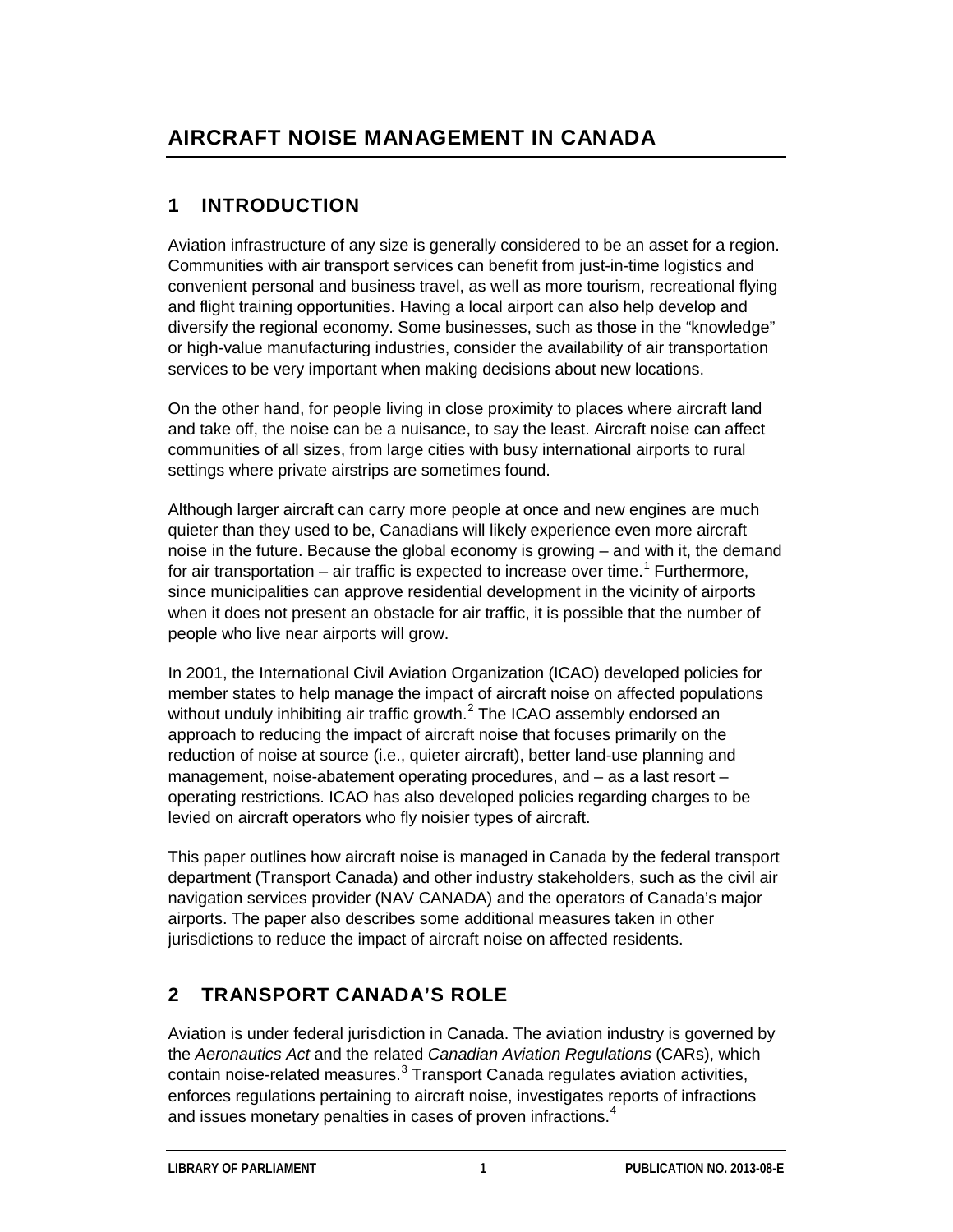One way in which the CARs limit aircraft noise is through provisions in the *Airworthiness Manual* (CARs, Part V) that set out design standards for aircraft.[5](#page-8-4) CAR 507.20 states that only aircraft meeting the noise emission levels specified in Chapter 516 of the *Airworthiness Manual* can receive a Certificate of Noise Compliance and be allowed to operate in Canada. The *Airworthiness Manual* incorporates by reference the international noise emission standards published by ICAO in Volume I of Annex 16 (Environmental Protection) to the *International Convention on Civil Aviation*. If an aircraft no longer meets the required noise emission levels, the Minister of Transport has the authority to suspend its Certificate of Noise Compliance (CAR 507.22).

Part VI of the CARs, "General Operating and Flight Rules," also helps manage aircraft noise. $6$  CAR 602.105 (Noise Operating Criteria) requires that aircraft operating at or in the vicinity of Canadian aerodromes must comply with airportspecific noise abatement procedures and control requirements published in the *Canada Air Pilot*, a navigation publication for pilots. Noise abatement procedures and controls at Canadian airports may include:

- aircraft departure and arrival procedures designed to minimize the noise impact on surrounding communities; and
- restrictions on engine run-up procedures at the airport as well as on ground service equipment.

The noise abatement procedures and controls at the international airports in Vancouver, Ottawa, Toronto and Montréal contain additional operational restrictions on flights during nighttime hours. Generally, these include:

- a ban on arrivals and departures by the noisiest aircraft, as well as flight training aircraft; and
- a ban on arrivals and departures by jet aircraft other than those mentioned above, with some exceptions, such as in the case of an emergency or unforeseen delay, or with prior permission from the airport authority.

CAR 602.106 (Noise-Restricted Runways) prohibits take-offs by certified aircraft exempted from the applicable noise emissions standards on certain runways at nine Canadian airports. Only a few aircraft in Canada are exempted from applicable noise emissions standards and these include military aircraft and some aircraft used on unpaved runways in the North.

In addition to enforcing these regulations, Transport Canada uses other tools to help mitigate the impact of aircraft noise on communities. The department has created an airport noise exposure forecast model to inform the planning process for lands adjacent to airports. This model, based on actual and forecasted noise emissions, helps to ensure that no noise-sensitive developments are built in those areas.<sup>[7](#page-9-1)</sup> Transport Canada has also developed a process by which stakeholders, such as airports and community groups, may request changes to the established noise abatement controls and procedures at airports. Proposals to change established procedures and controls must be made in consultation with stakeholders and NAV CANADA and must be approved by the Minister of Transport.<sup>[8](#page-9-2)</sup>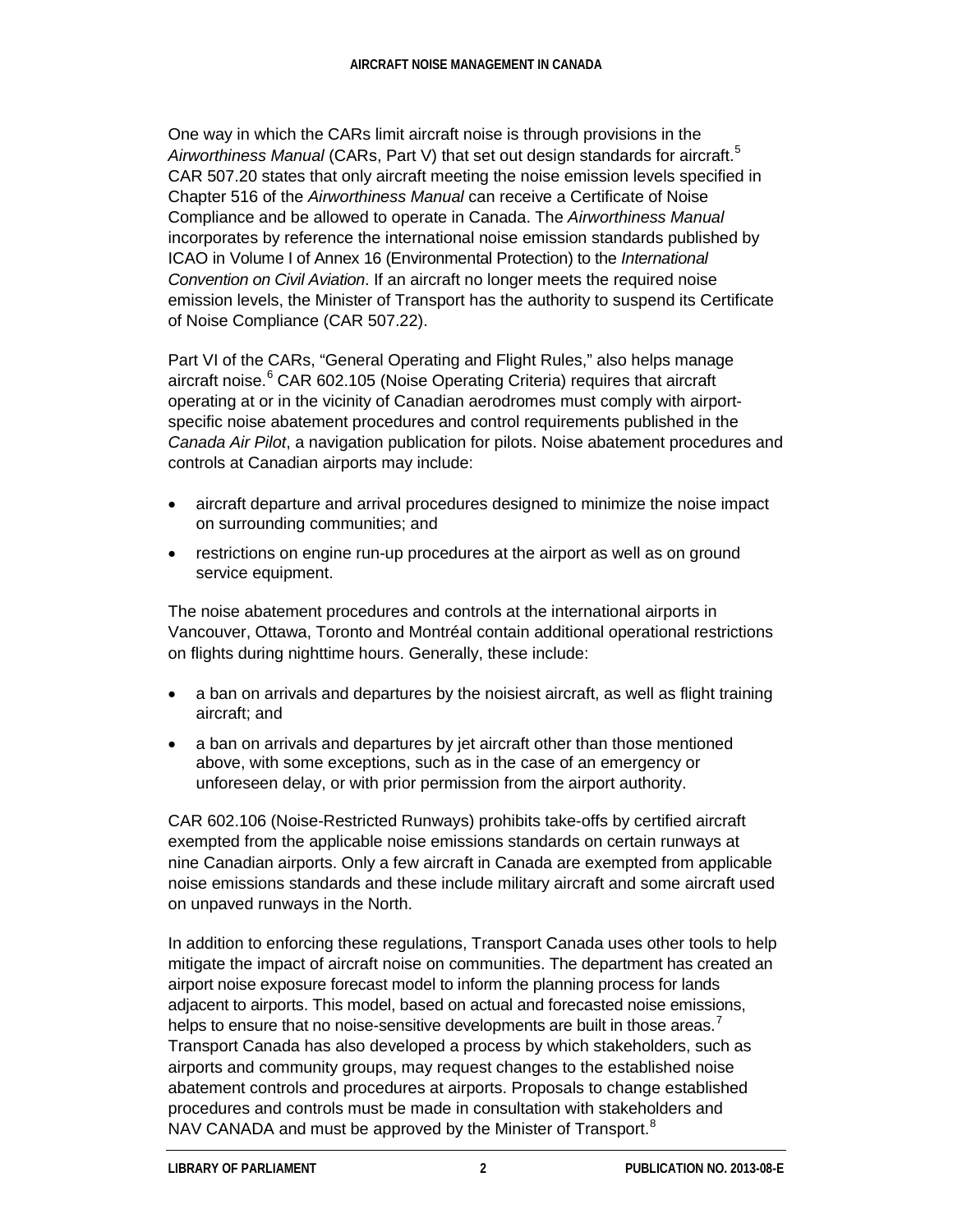Although section 4.9(*e*) of the *Aeronautics Act* permits regulations respecting the location of aerodromes, there currently are no regulations applicable to non-certified facilities. Non-certified aerodromes include those outside built-up areas of a city or town, those that do not have scheduled passenger air transport services and those for which certification of compliance with the CARs has not been deemed to be in the public interest by the Minister of Transport. $<sup>9</sup>$  $<sup>9</sup>$  $<sup>9</sup>$  As a result, occasionally a small private</sup> airstrip or water landing area comes into existence, creating a new and unexpected noise nuisance for neighbours. In cases where aircraft noise is generated by an unregistered aerodrome on land or water and a dispute arises, Transport Canada's regional officers can be asked to facilitate a consultative process between the aerodrome operator and the neighbouring residents.

## **3 AIRPORT OPERATORS' ROLE**

Nearly 30 of the busiest airports in Canada are managed and operated by not-for-profit, local corporations called airport authorities.<sup>[10](#page-9-4)</sup> These authorities lease the federal airport infrastructure from Transport Canada, operating and managing according to the terms of long-term (i.e., 60 years) lease agreements. Among other things, the airport authorities are responsible for managing the environmental impact (including noise) of their facilities on the surrounding communities.

Transport Canada generally requires airport authorities to monitor aircraft noise, to maintain a noise management committee with community representation and to receive noise complaints from neighbouring residents. Some airport authorities are also required to develop a noise management plan, which requires approval from the Minister of Transport, and to report on noise management issues. Through noise monitoring and receiving complaints, airport authorities can detect violations of established noise abatement procedures and controls and report them to Transport Canada.

At airports with nighttime operating restrictions (described in section 2 of this paper), airport authorities may offer an exemption to an air carrier if the airport authority determines that the economic benefits of a flight outweigh the negative impact on residents. This evaluation is not subject to ministerial approval. Among the airports with nighttime restrictions, Toronto Pearson International Airport is unique in that the number of nighttime flight exemptions it may approve on an annual basis is subject to a limit, which is computed according to a formula in its lease. There is no limit on the number of nighttime flight exemptions that airport authorities can award in Vancouver, Ottawa or Montréal (the other airports with nighttime operating restrictions). On a one-time basis, an airport authority may also allow aircraft to land outside the curfew hours in unforeseen circumstances such as air traffic control delays, mechanical problems and weather delays.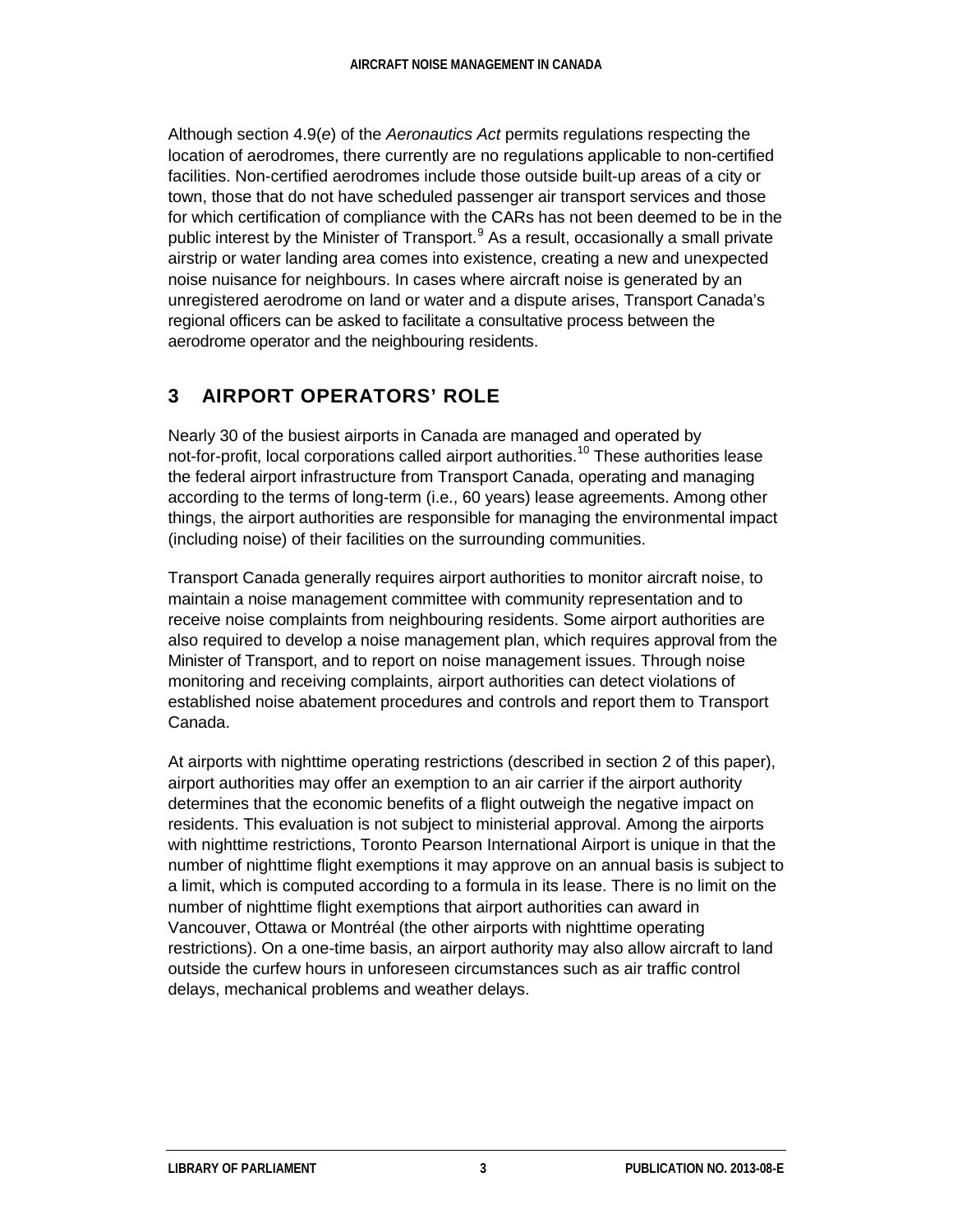## **4 NAV CANADA'S ROLE**

Since 1997, NAV CANADA has owned and operated the civil air navigation system (air traffic control) in Canada. NAV CANADA does not have a mandate to manage aircraft noise, but its responsibilities for air navigation support the efforts of Transport Canada and airport authorities to manage noise emissions.

Among NAV CANADA's responsibilities is the regular updating of any noise abatement procedures and controls in place at registered aerodromes and the publishing of those updates in the *Canada Air Pilot*, which pilots use for reference. NAV CANADA's air traffic controllers direct aircraft at each airport in accordance with these published procedures and controls.

Under the *Civil Air Navigation Services Commercialization Act*, NAV CANADA is also permitted to make changes on its own initiative to aircraft routings in order to improve airspace efficiency.<sup>[11](#page-9-5)</sup> Changes to an airport's arrival and departure routings can have an impact on a community's exposure to aircraft noise since the changes may result in lower or higher levels of aircraft noise in a given area. As long as routing changes have no impact on air navigation service levels and respect the established airport noise procedures and controls, NAV CANADA can implement them without the approval of the minister and without consulting the public.<sup>[12](#page-9-6)</sup> NAV CANADA's new navigation procedures that allow for more efficient en route operations and constant descent from higher altitudes also reduce overall route kilometres and engine thrust at low altitudes. As a result of these efficiency-enhancing initiatives, there is less overall noise from aircraft operations and less aircraft noise near the ground.<sup>[13](#page-9-7)</sup>

#### **5 NOISE MANAGEMENT PRACTICES IN OTHER JURISDICTIONS**

Local governments can help minimize the size of the population affected by aircraft noise by introducing more restrictive land-use zoning around airports. For example, the City of Hamburg in Germany prohibits the construction of new homes in areas that are exposed to high levels of airport noise, and the governments of a number of American states, as well as those in the regions surrounding the Paris– Charles de Gaulle Airport in France, have implemented some form of noise disclosure requirement in real estate transactions.<sup>[14](#page-9-8)</sup>

Airport managers can also encourage aircraft operators to take additional steps to reduce noise emissions, over and above the established noise abatement measures, through incentives and penalties. Some airports, such as Seatac Airport in Seattle and Vancouver International Airport, provide a reward and/or publicity to the airline that operates the quietest fleet mix and complies with noise abatement procedures.<sup>[15](#page-9-9)</sup> Many airport managers in European countries, such as France, Germany, Spain, Italy and the United Kingdom, take the opposite approach and penalize airlines that operate noisier aircraft by charging higher fees for them to use the airport.<sup>[16](#page-9-10)</sup> Some airport managers whose facilities generate extreme noise for the surrounding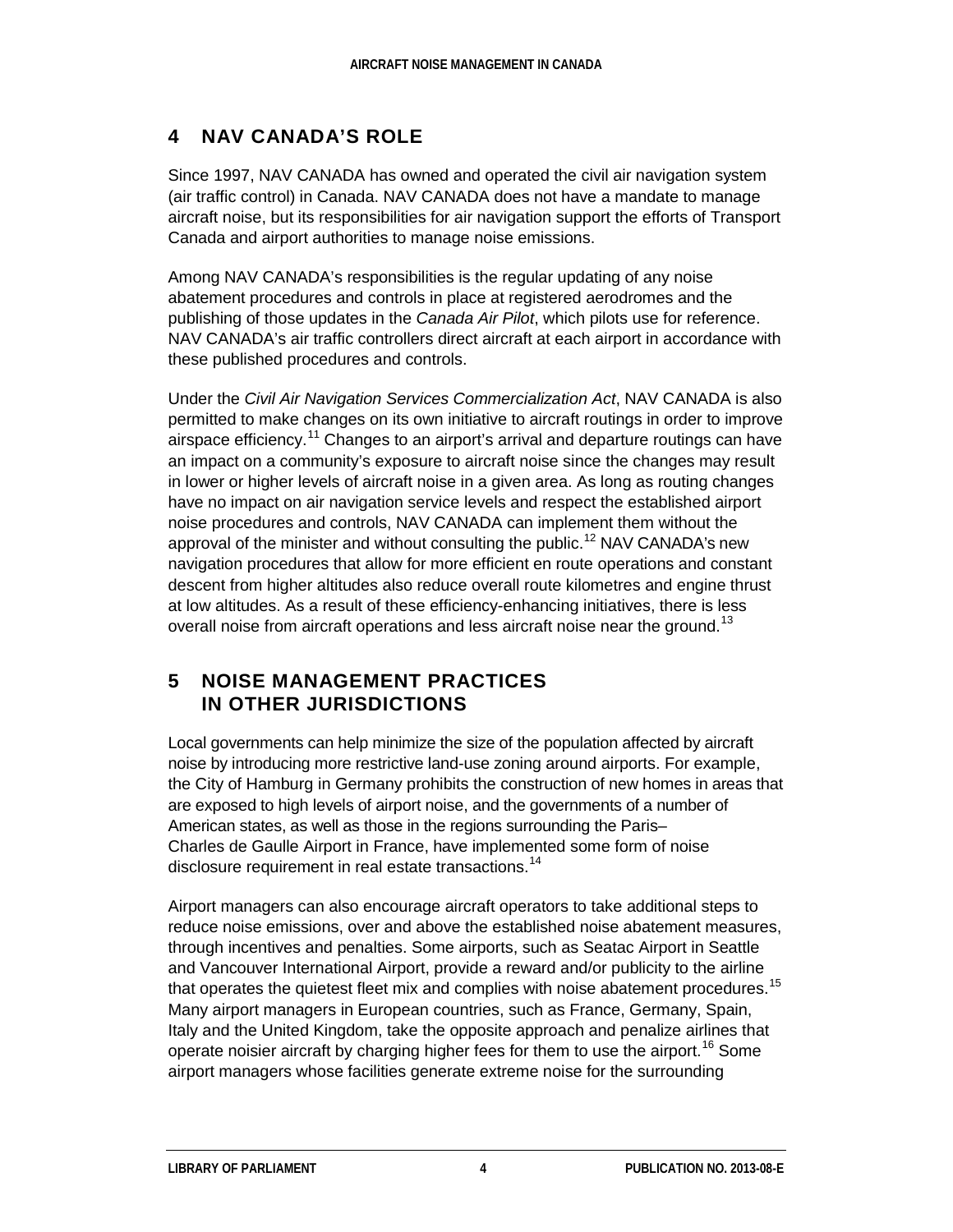populations, including airports in Paris, Frankfurt, Narita and Chicago, have invested in residential and public building insulation programs to reduce residents' noise exposure. The owners of a number of major urban airports, including some in the United Kingdom and Germany, have even implemented home purchase or relocation programs for neighbouring residents exposed to excessive levels of aircraft noise.<sup>[17](#page-9-11)</sup>

### **6 CONCLUSION**

Transport Canada and airport managers are responsible for managing aircraft noise in Canada. Their efforts are supported by NAV CANADA, the air navigation services provider. Transport Canada makes and enforces regulations under the *Aeronautics Act* that control which aircraft may be certified for use in Canada and how they may be operated to minimize noise near airports. Managers of larger airports are responsible for monitoring aircraft noise, receiving noise complaints from neighbouring residents and maintaining a noise committee with stakeholder participation. NAV CANADA publishes the established noise abatement procedures and controls for use by pilots, and its air traffic controllers follow them. NAV CANADA's efforts to design more precise routings for aircraft operators around airports in Canada can affect the locations where aircraft noise is detected in a community. In general, the new routings produce less overall noise and less noise at lower altitudes.

Canada's approach to dealing with aircraft noise is broadly consistent with ICAO's suggested approach to aircraft noise management, which endorses the use of quieter aircraft, better land-use planning and management, noise abatement operating procedures and operating restrictions at airports. Other measures that are consistent with ICAO's recommendations, but not yet widely used in Canada, include initiatives to restrict noise-sensitive developments around airports or requirements to disclose airport noise in real estate transactions. In jurisdictions outside Canada, some airports have introduced higher airport charges for the noisiest types of certified aircraft to both discourage their use and to fund additional noise mitigation measures.

#### **NOTES**

 $\ddot{ }$ 

- <span id="page-8-1"></span>2. ICAO, ["Aircraft Noise,"](http://legacy.icao.int/env/noise.htm) *Environment Branch*.
- <span id="page-8-2"></span>3. *[Aeronautics Act](http://lois.justice.gc.ca/eng/acts/A-2/index.html)*, R.S., 1985, c. A-2.
- <span id="page-8-3"></span>4. Transport Canada, ["Aircraft Noise Management,](http://www.tc.gc.ca/eng/civilaviation/standards/aerodromeairnav-standards-noise-menu-923.htm)" *Air Transportation*.
- <span id="page-8-4"></span>5. Transport Canada, "Part V – [Airworthiness,](http://www.tc.gc.ca/eng/civilaviation/regserv/cars/part5-menu-1770.htm)" *Canadian Aviation Regulations (CARs) 2012-1*.

<span id="page-8-0"></span><sup>1.</sup> Organizations such as the International Civil Aviation Organization and Boeing are forecasting in the order of 5% annual growth in air traffic. See International Civil Aviation Organization [ICAO], ["Medium-Term Passenger Traffic Forecasts,](http://www.icao.int/sustainability/pages/eap_fp_forecastmed.aspx)" *Forecasts of Scheduled Passenger Traffic*; and Boeing, ["Current Market Outlook](http://www.boeing.com/commercial/cmo/index.html)  [2012–2031,"](http://www.boeing.com/commercial/cmo/index.html) *Long-Term Market*.